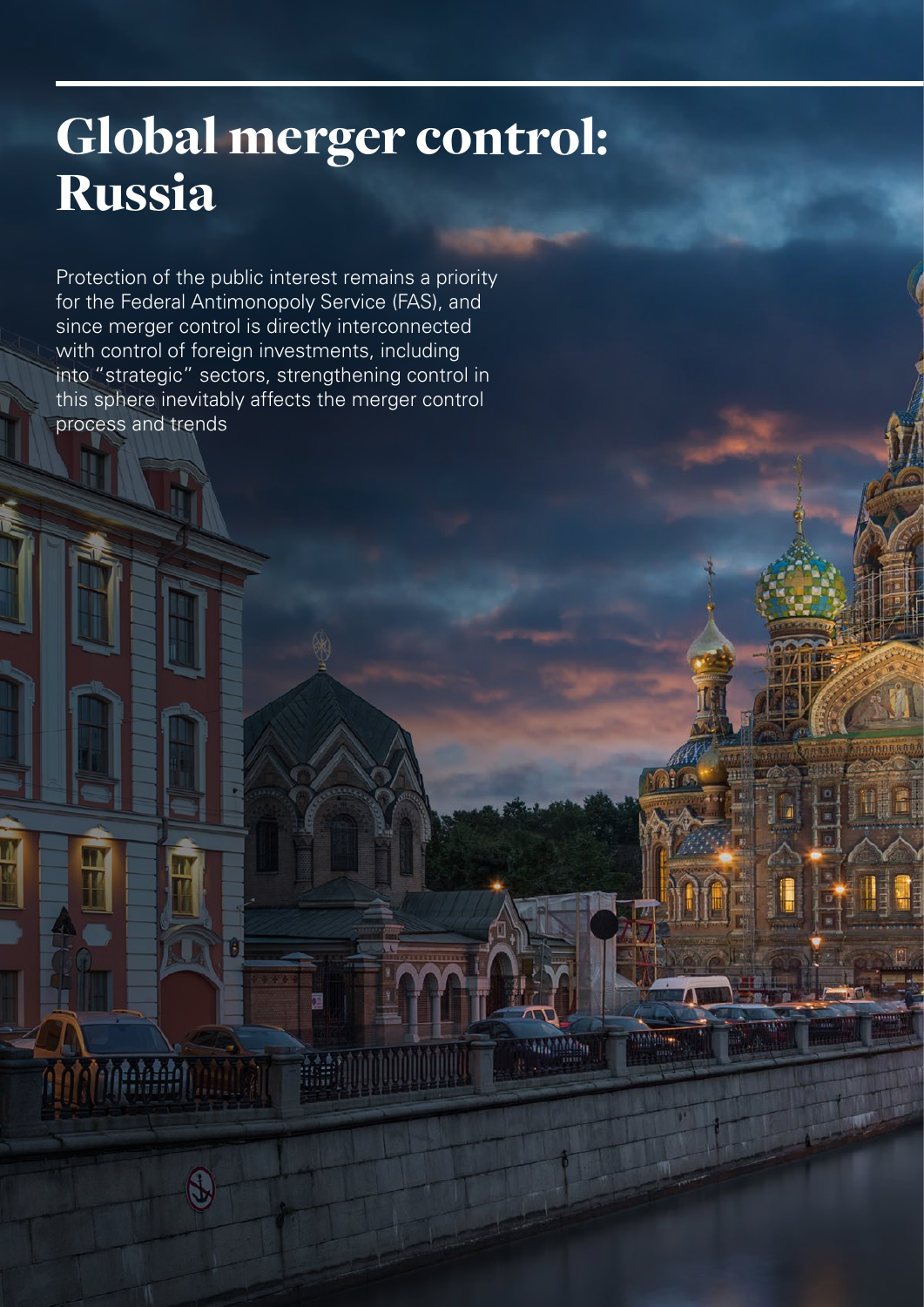

### 1,196

merger control were filed with the Federal Antimonopoly **Source: 12019** applications Service (FAS)

### $-40^\circ$ 40

The FAS dephod.org<br>in 2019 announced and the second second second second second second second second second second second second second second second second second second second second second second second second second second second second second s rejected only 40 applications

 $i$   $\mathcal{N}$ Source: **[Name of source]** 

### Russia

#### **By Igor Ostapets**

#### **Key developments**

There were no specific significant transactions that were reviewed by the Federal Antimonopoly Service (FAS) in 2019, and the FAS did not have a particular focus on any specific spheres, as far as merger control is concerned.

That said, protection of the public interest remains a priority—and since merger control is directly interconnected with control of foreign investments, including into "strategic" sectors strengthening control and increased activity of the FAS in this sphere inevitably affects the merger control process and trends.

Because of this, the FAS has become more active in the courts, enforcing foreign investment laws. One major development was the confirmation by the Constitutional Court of the FAS's extensive interpretation of one of "strategic" activities geological studies at, and exploration and extraction of minerals from, subsoil plots of federal significance —which can affect mergers involving foreign investors and Russian targets operating in this sphere.

There was also an increase in the number of referrals of merger filings to the prime minister for his decision on whether or not to conduct a fullscale foreign direct investment (FDI) review of the transaction, a process that was introduced in 2017. Back then, the FAS said that this right would be invoked in rare, exclusive cases only, but in the past year the authority has referred more cases than before to the prime minister.

Otherwise, the FAS continues to develop its digitalization strategy, although the adoption of the fifth "digital" package of amendments to the Competition Law is moving quite slowly. At the time of writing, it is still with the government and has not yet been submitted to the State Duma for review. Similarly, a promised procedure for online submission and review of merger control applications has not yet been adopted.

#### **Impact on merging parties**

There is a growing tendency towards (sometimes excessive) formalism by FAS officials, as well as the extension of terms for review of applications. This of course varies according to the specific transaction at hand and on the department at the FAS that is responsible for applications. Some of them are generally slower and reluctant to communicate; some are willing to cooperate and work quickly. However, most of the transactions we filed in 2019 and 2020 did not receive approval within the initial 30-day period.

The COVID-19 pandemic to some extent contributed to this. For one thing, the FAS stopped accepting merger control applications filed in person through its incoming correspondence office. There is now a dedicated dropbox for applications and the registration number for the application would be known the following day, rather than immediately as previously.

Similarly, the FAS stopped handdelivering decisions and said they would be sending these by email, for applications not marked as confidential, or by mail. While the process is smooth for applications not marked as confidential, for confidential ones it can sometimes become complicated.

In the case of confidential applications, the FAS will not provide any information on the status of an application by phone and refuses to send documents by email, even to the authorized representative whose details were provided in the application, so the applicant is effectively put in an information vacuum as to the status of review of its application. Clients are therefore told not to mark applications as confidential unless strictly necessary, or to be prepared for a longer timing for the application review.

Additionally, in the wake of the Bayer-Monsanto merger, the FAS has been trying to investigate the digital aspects of all major transactions. As the FAS clarified following its review of that deal, the pure combination of the market shares of Bayer and Monsanto on the markets of seeds and plant protection products did not give rise to dominance issues. What triggered the FAS's concerns was the parties' combined knowledge and power in technology, digital agriculture platforms and package solutions in the agricultural sector involving a digital aspect.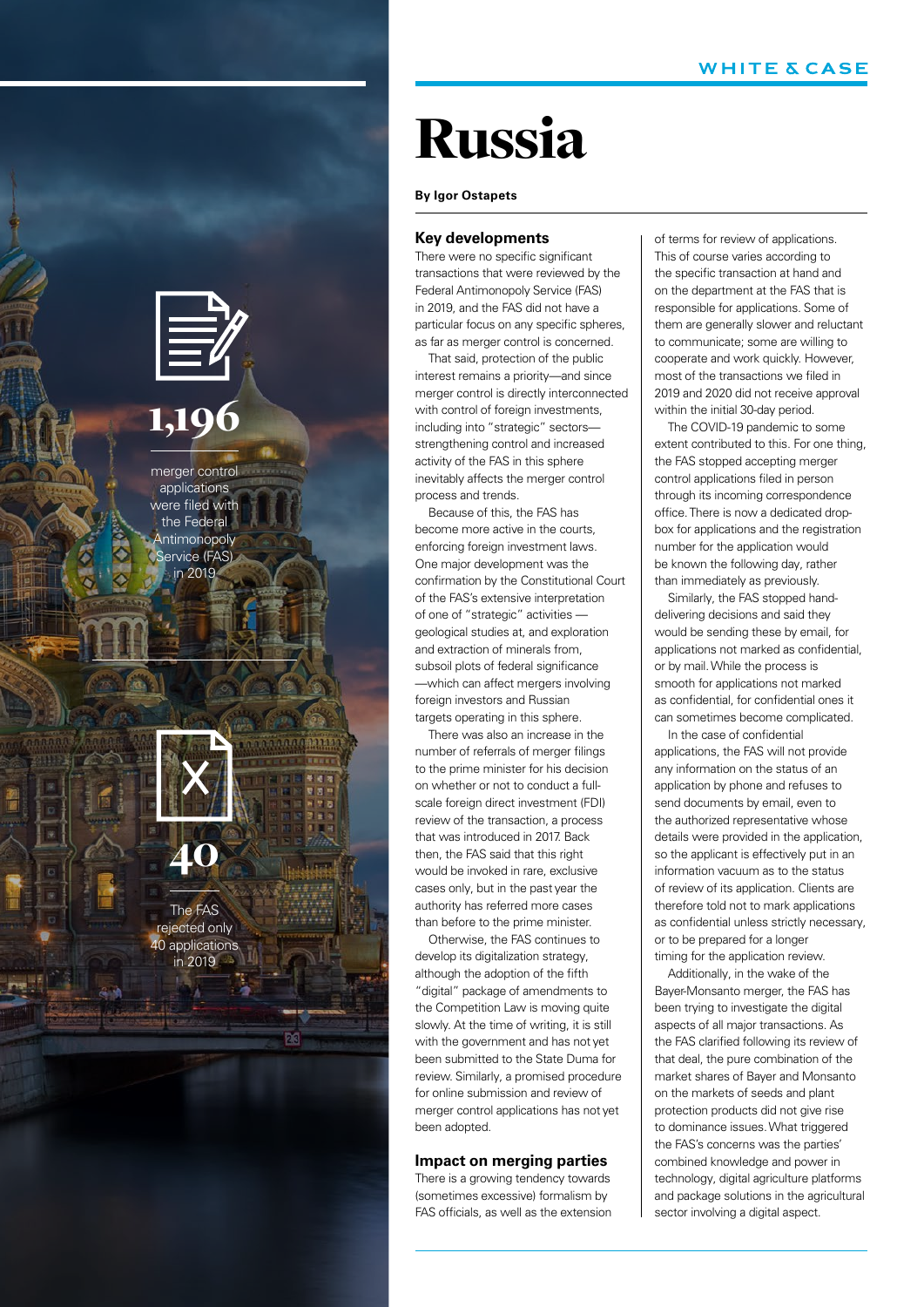In cases following the Bayer-Monsanto deal, the FAS has started trying to identify the digital solutions being offered by parties.

#### **Recent changes in priorities**

While the FAS does not seem to be politically influenced as far as merger control is concerned, public interest is taking on increased importance, and in most cases serves as a trigger for delays in merger reviews.

It is more difficult to get approval for transactions where a target is in an industry that is of special interest to the state, and which therefore is "on the edge" of merger control and foreign investments regulation—such as pharma, production of equipment or tools and rendering services for the development of subsoil fields, the chemical industry, or IT solutions for state-owned companies.

In these sensitive industries, the review will most likely be extended and merger control approval is highly unlikely to be issued within the 30-day Phase I period, even if the transaction does not pose any competition concerns. This is because the FAS will investigate internally—and possibly with the involvement of other governing bodies, including those that are usually involved in the FDI review process, such as the Federal Security Service—as to whether the transaction poses any sensitivity for the state and requires a full-scale FDI review.

One of the triggers for extended review is the FAS's invoking the prime minister's right as the chairman of the Government Commission on Control over Foreign Investments to decide that the full-scale FDI review is required with respect to any transaction by any foreign investor with regard to any Russian company, if this is needed for the purpose of ensuring national defense and state security.

Recent experience indicates that the FAS has been using this procedure more frequently for transactions that were filed as part of the regular merger procedure. Practically, going through this procedure is extremely time-consuming. The FAS must first receive information on the transaction, conducting at least a preliminary review and assessment of the merger control application; form a position on the transaction's sensitivity, and obtain opinions on this from various governing bodies; and only then send the materials for the prime minister's review. There is no statutory period for this stage.



In 2019, the FAS issued conditional decisions in only 99 cases

If the prime minister decides that an FDI review is needed, a full-scale filing needs to be prepared and filed with the FAS, with the review taking not fewer than three, but more often six or more, months. The review of the merger control application is suspended for all these months of the pre-FDI and the FDI review processes.

Also notable is other FAS activity on enforcement of the foreign investment laws, which can affect the merger control process for applications filed with respect to targets not necessarily "strategic" but considered as such by the FAS in the course of review.

In particular, the FAS has been extensively interpreting "geological studies at, and exploration and extraction of minerals from, subsoil blocks of federal importance" as a strategic activity. Following the adoption of the foreign investments regulation back in 2008, only companies with a license for development of subsoil blocks of federal importance, such as oil fields with a certain size of reserves, uranium mines, and subsoil blocks subject to exploration within a defense and security zone, were considered "strategic" companies. Acquisition of control over these by a foreign investor would trigger the FDI review.

Later on, the FAS, while considering merger control applications with respect to specific transactions, established that drilling on subsoil blocks of federal importance, as well as provision of equipment for the purposes of exploration for oil at such subsoil blocks, are also considered strategic activities so entities involved in these activities should also qualify as strategic.

In one of the 2020 cases the FAS established, and the Constitutional Court confirmed, that oil extraction is a complex process. Accordingly, oilfield services in general, if provided on subsoil blocks of federal importance, and have as their purpose either geological studies or extraction of minerals (meaning, that these would not be completed without such services), are considered strategic activities. Thus, entities providing such services for the purposes of development of such subsoil blocks are also strategic.

#### **Key enforcement trends**

Generally, the FAS is not particularly demanding in terms of requesting divestments and other remedies, even for large transactions. Bayer's 2018 Monsanto acquisition remains the unique example of a deal in which the FAS requested serious remedies.

Otherwise, if the aggregate market position of merging entities triggers any competition concerns, the FAS usually issues conditional approvals, for example approvals with attachment of orders on the acquirer and its group (or, more rarely, to the target) listing measures aimed at securing competition on the relevant market.

Such measures typically include an obligation not to terminate contracts with respect to specific products or services or with specific customers; not to increase prices for specific products or services, or report to the FAS on any such increase; or not to discriminate among customers.

There have been several examples of orders that lacked proper justification for their issuance. Instead of itself finding



#### **Number of filings submitted to the Federal Antimonopoly Service**